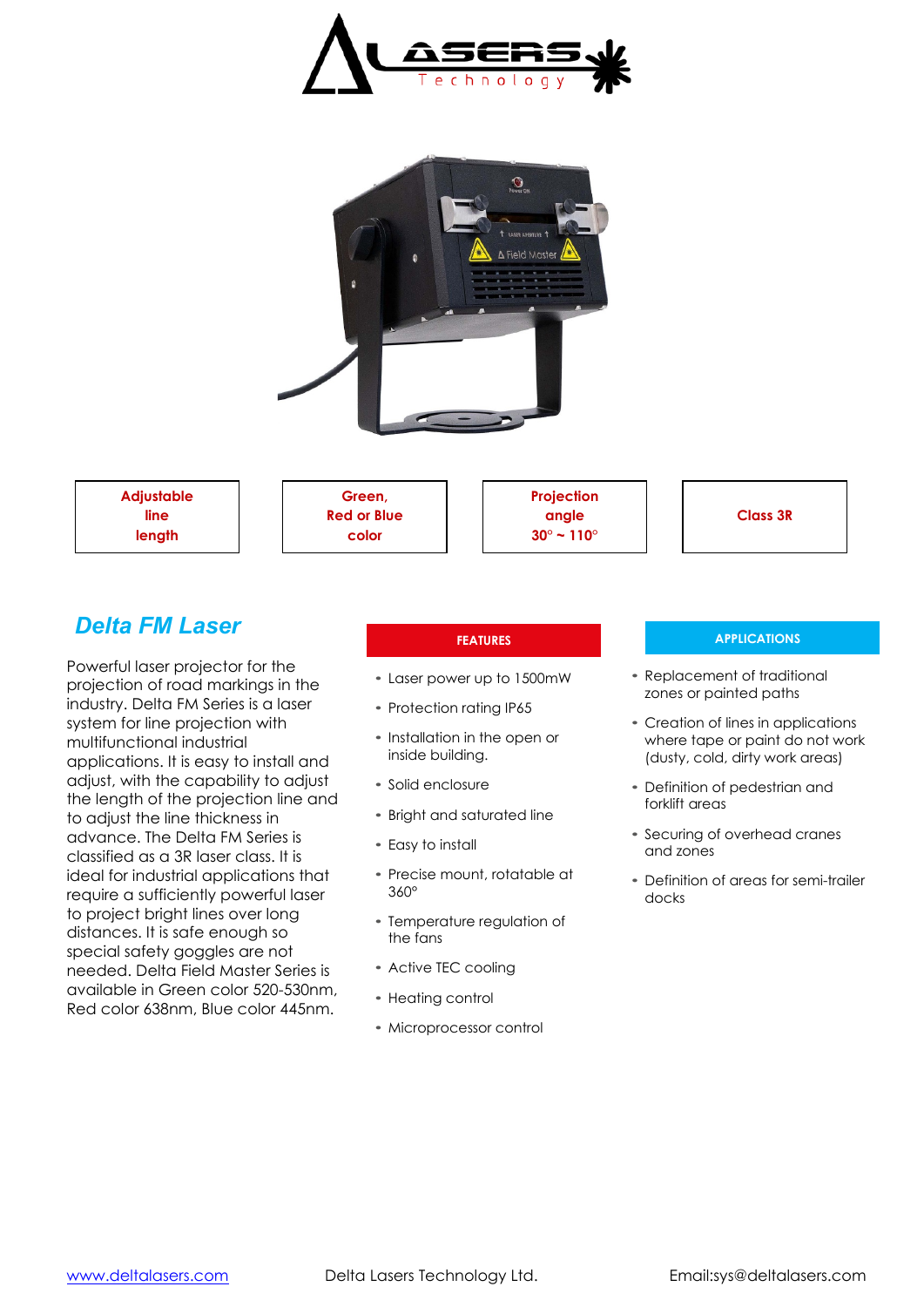

## **Technical specifications**

| Wavelength (nm)                 | 530±5                             |
|---------------------------------|-----------------------------------|
| Laser power (mW)                | ≤1000, ≤1500                      |
| Laser class                     | 3R                                |
| <b>Technology</b>               | Diode                             |
| <b>Operating temperature</b>    | $-45^{\circ}$ C ~ $+45^{\circ}$ C |
| <b>Storage temperature</b>      | $-40^{\circ}$ C ~ $+85^{\circ}$ C |
| Cooling                         | <b>TEC</b>                        |
| <b>Expected lifetime (MTTF)</b> | >30,000 hour                      |
| Warranty                        | 24 months                         |

## **Electrical specifications**

| Input voltage                 | 90 - 265 VAC, 50/60 Hz                                                                                   |  |
|-------------------------------|----------------------------------------------------------------------------------------------------------|--|
| Input current                 | 1.8A/115V, 1A/230V                                                                                       |  |
| Input signal interlock        | 5V DC $\sim$ 24V DC laser on/off<br>4<br>$\Theta$<br>Brown Pin 1 + (positive)<br>Blue Pin 3 - (negotive) |  |
| <b>Temperature protection</b> | Yes                                                                                                      |  |
| <b>Fuse</b>                   | 2A at 230V                                                                                               |  |
| Connection                    | Metal gland                                                                                              |  |
| Power cable length            | 5m/10m/15m/20m (on request)                                                                              |  |

## **Optical specifications**

| <b>Projection lens</b> | Angle 30°, 45°, 60°, 90°, 110° (on request) |  |
|------------------------|---------------------------------------------|--|
| <b>Focus</b>           | manual (on request)                         |  |
| Line thickness         | $10 \sim 70$ mm                             |  |
| <b>DOE</b> projection  | Circle, Cross, Grating, Square (on request) |  |

## **Mechanical specifications**



[www.deltalasers.com](http://www.deltalasers.com/) Delta Lasers Technology Ltd. Email:sys@deltalasers.com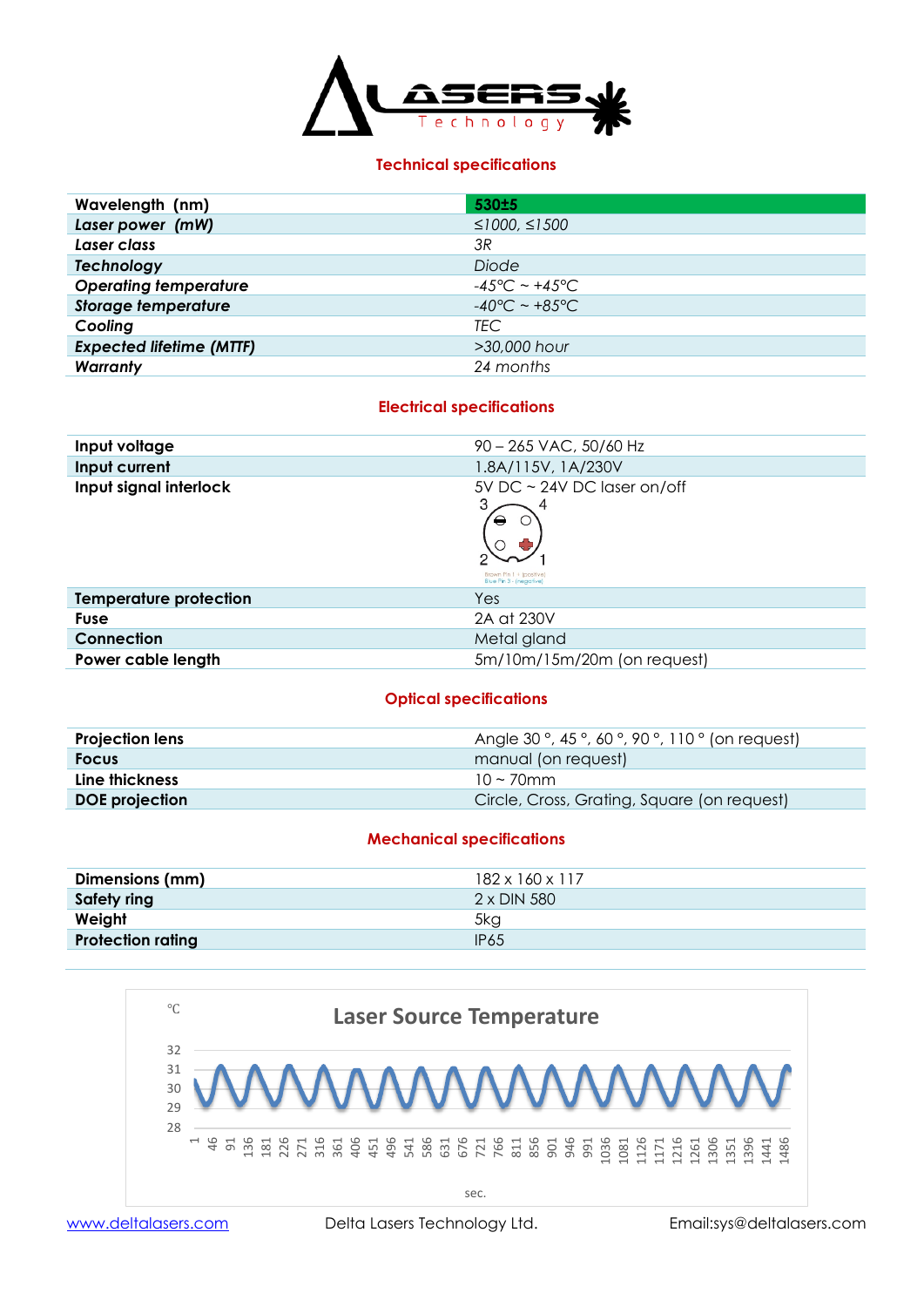

## **Projection angle and line length**



## **LINE LENGTH**

Depending on the particular use case, modules with different beam angles can be selected, which generates the length of the laser line. The larger the beam angle, the longer the line will be.

Angle: Distance Line length approx.

| $45^{\circ}$ | 5m | 4.25m |
|--------------|----|-------|
| $60^{\circ}$ | 5m | 5.80m |
| $90^\circ$   | 5m | 10m   |
| $110^\circ$  | 5m | 15m   |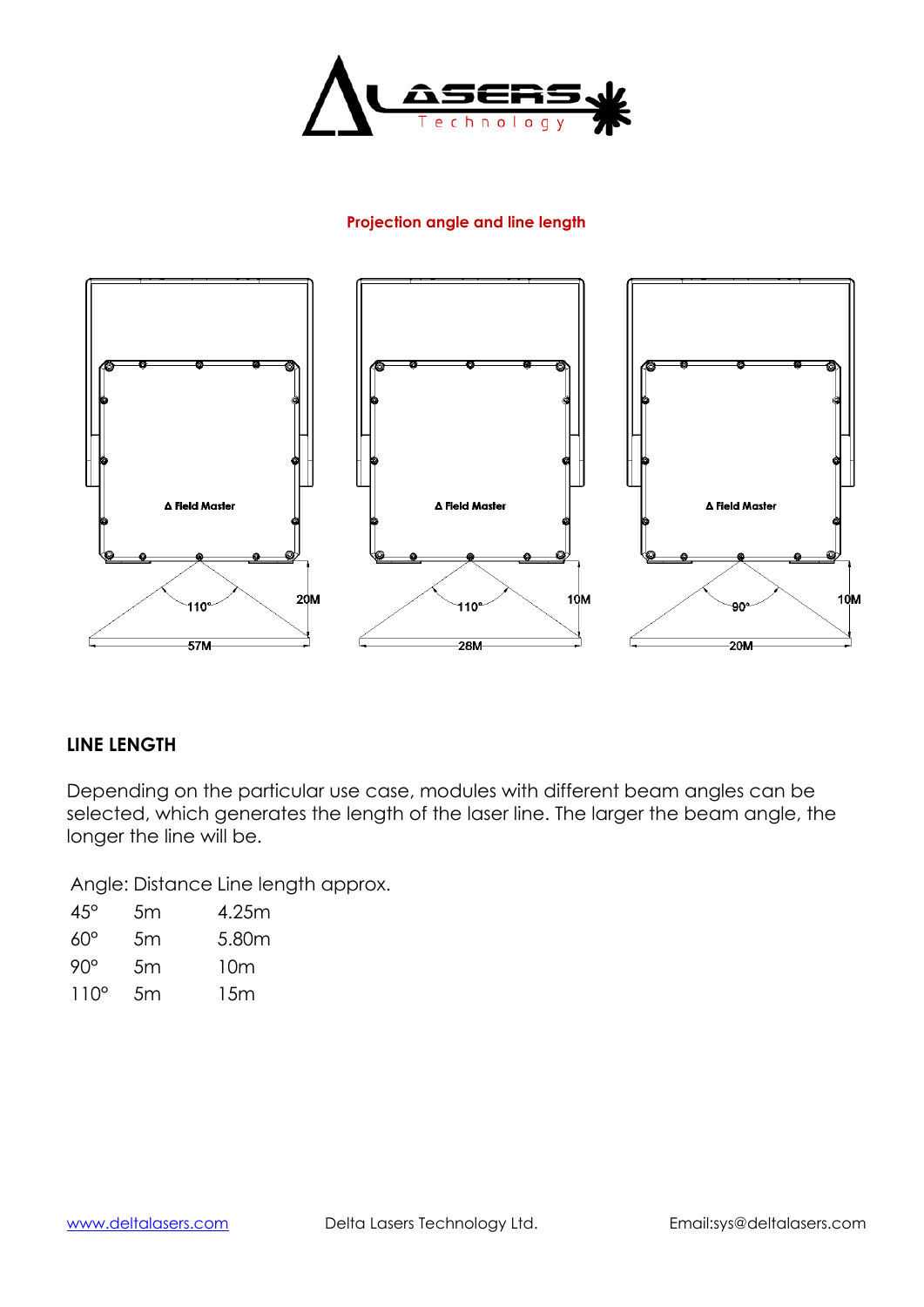

## **Dimensions(mm) Delta FM Laser**